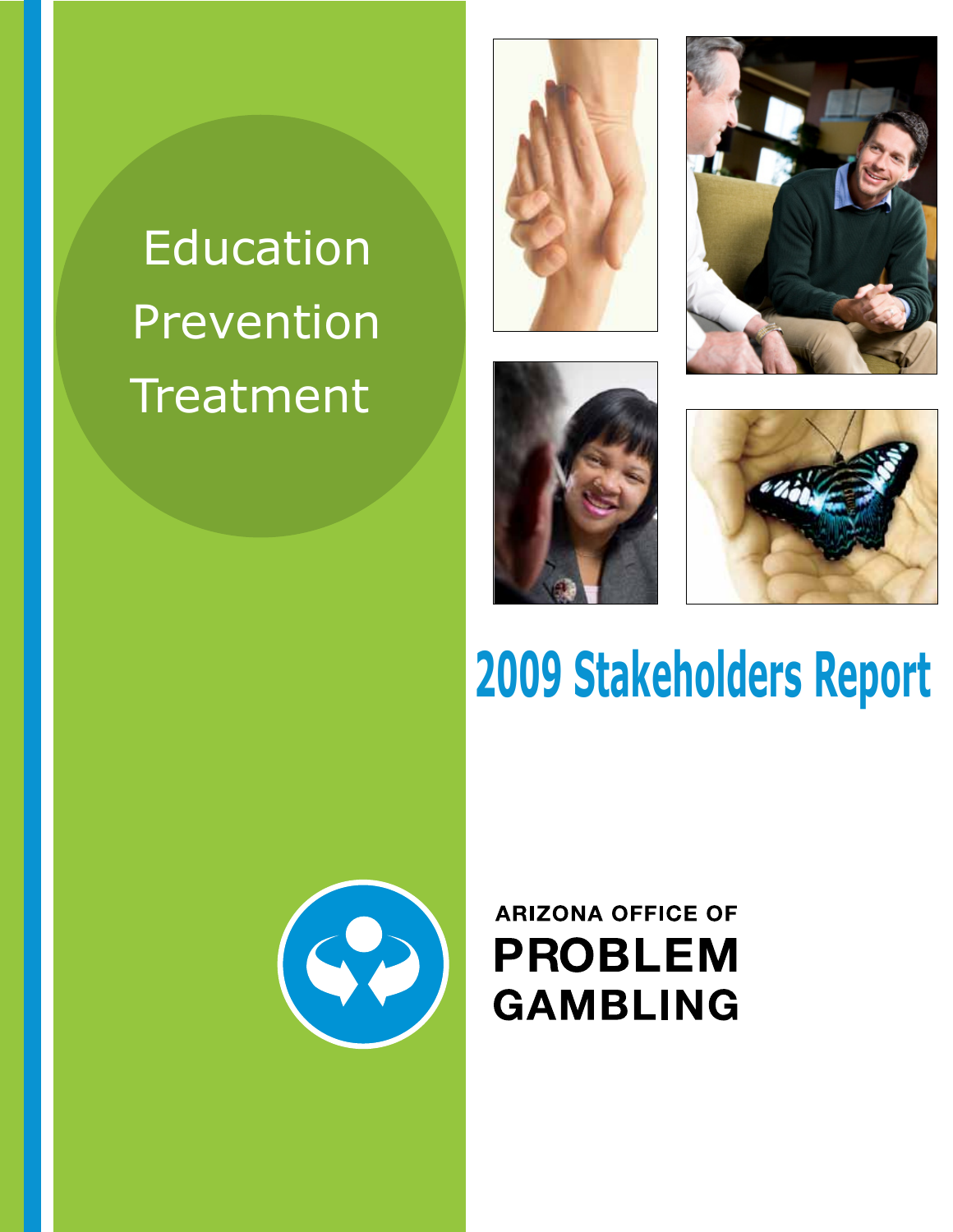

## **Director's Message**

In January of this year we launched our problem gambling data management system. Early results suggest that we will be able to achieve our initial goal of a robust, academically rigorous, analysis of our treatment data. With 31 problem gambling treatment providers under contract with the state--providing counseling to over 1000 clients throughout Arizona and reporting service levels through our secure web data collection system, we have a rich source of information to draw from. Our hope is to make a significant contribution toward answering the question of what approaches work best when treating problem gamblers and those affected by problem gambling.

Our current strategic plan expires in June, 2010. As we continue to pursue our mission, we have, with your input and guidance, been actively engaged in crafting a strategic plan for the 5-year period beginning July 2010. Your expertise and insights are invaluable to us as we make goals and choose activities consistent with our vision and values. Thank you to all who have weighed in on our draft proposals and continue to share with us your perspective and insights.

The economic downturn has resulted in less funds for problem gambling programs than we have had in previous years. This has occurred at a time when case loads continue to rise. As a result, our treatment providers have had to do more with less. Unlike previous years, we have not had the funds this year to invest in awareness campaigns at levels necessary to adequately educate Arizonans about problem gambling. Despite these challenges, we have been able to increase the availability of treatment providers into new areas of the state, continue to provide a high quality help line experience, create new brochures targeted at youth, and provide meaningful outreach services.

Our partnerships with various other agencies allow us to accomplish far more work than we could alone. We acknowledge the important work the Lottery and Arizona casinos do to encourage responsible gaming, discourage underage gambling, and promote the 800.NEXT STEP help line. We thank the Arizona Criminal Justice Commission

#### **Mission Statement**

Our mission is to provide and support effective problem gambling prevention, treatment, and education programs throughout Arizona

and the Department of Health Services for working with us to understand and respond to youth gambling. This year we began a new partnership with the University of Nevada Las Vegas. Graduate students there are reaching out to those who have participated in treatment in Arizona and agreed to be contacted to report how they are doing since treatment. This gives us an independent analysis of how well treatment is working long term.

Also, our training programs continue to receive high marks from participants and the self exclusion program continues to grow. Finally, we express appreciation to our parent agency, the Department of Gaming, for providing support for all that we do.

Rick Pyper Director



Tribal Contributions by Fiscal Year (in millions)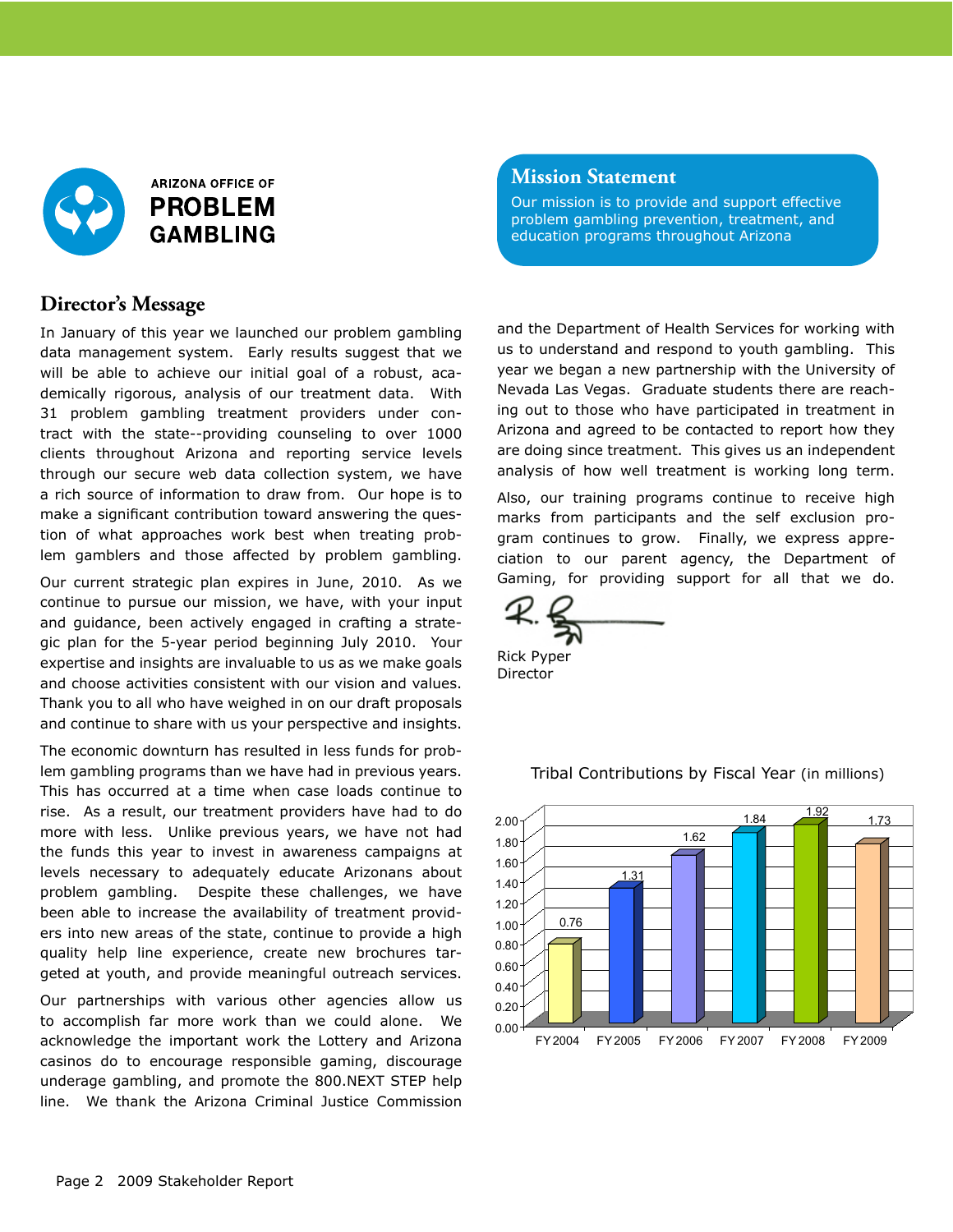# **Helpline**

The Office of Problem Gambling's helpline, 1-800-NEXT STEP, received 598 calls during FY 2009. Once again, women outnumbered men (51.7% to 47.8%).

The top referral source remained the casinos for the 4th year running. It is interesting to note that both the percentage of referrals from lottery displays and from the lottery Web site increased, with lottery Web site referrals more than doubling their percentage of referrals compared to last year.

Ethnicity of Callers - FY 2009



1 20 89 159 152 112 43 <u>17</u> 97  $\theta$ 20 40 60 80 100 120 140 160 180 Under 18 18-24 25-34 35-44 45-54 55-64 65-74 75+ Unknown

#### Age of Callers - FY 2009

# **Self Exclusion**

As of August 31, 2009, 2,330 individuals were participating in the casino selfexclusion program administered by the Department of Gaming and Arizona's Indian Tribes that have casinos. More men continue to participate than women— 54% to 46%. As the following chart shows, a greater percentage of younger men and older women are in the program.



# Percentage of Participants in

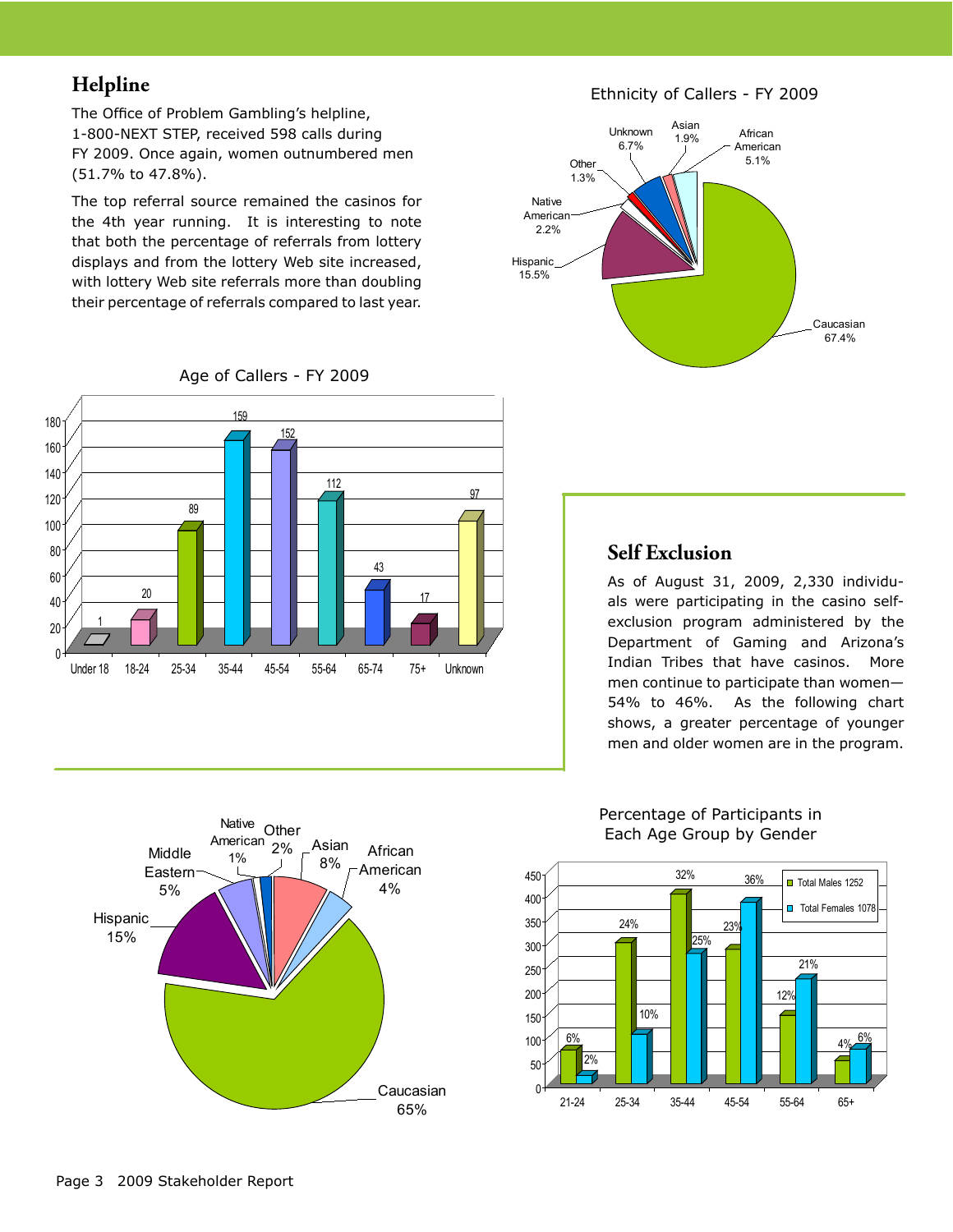#### **Data Management System**

The OPG implemented a data management system (DMS) in January 2009 that has produced significant enhancements to treatment data collection and billing processes. Primary among the improvements was the move to an electronicbased system, thereby drastically reducing the need for paper-based billing and data retention practices. In addition to decreasing the dependence on paper documents, the system allows for more efficient and faster invoice approval and payment – benefits to both the OPG and our providers.

In addition to improved efficiencies, the DMS is an ongoing endeavor to obtain and report on outcome measures for treatment clients and performance measures for OPG treatment providers. Client outcomes provide important information for the management of care, the improvement of the service delivery system, and to inform best practices in the care of clients. Performance measures support these processes and provide accountability for public resources.

The primary roles of the performance measures and client outcomes are to:

- Drive change and increase compliance within participating treatment providers;
- Provide further reinforcement for the collection of outcome data by facilitating their use; •
- Improve accountability for publicly funded treatment programs; •
- Provide a combined data set for creation of comparative benchmark data; and •
- Extend data management capabilities to treatment providers to allow ease of access to their own data. •



#### Ability to Control Urges to Gamble

An integral component of the data management system is the ability to measure and report on client outcomes from treatment services. Although the analysis of data collected since the January 2009 implementation is still in the early stages, the following chart displays the type of information we will use to ensure that treatment is making a positive impact on the lives of Arizonans. The chart below shows clients' responses to the question "During the last 30 days, how often were you able to control your urges to gamble?" As the chart indicates, clients are asked this question at the beginning of treatment (initial) and every 90 days thereafter until discharged from treatment. These early results show that at intake, only 39% of clients report being able to control the urge to gamble "Always or Near Always" but at discharge (when treatment is complete) 74% of clients report being able to control the urge to gamble "Always or Near Always". We look forward to being able to report this type of success in a variety of areas where treatment is playing a key role in improving the lives of problem gamblers and those affected by problem gambling.

#### **OPG Value Statement**

The Office of Problem Gambling is committed to a public health approach to address problem gambling issues. This takes into consideration biological, behavioral, economic, cultural, policy, and environmental factors influencing gambling and health. We will accomplish our mission and realize our vision by being culturally sensitive and responsive to the needs of our partners and those we serve. We will be professional, collaborative, equitable, and innovative in our solutions to address problem gambling.

## **OPG Vision**

A sustainable continuum of services that reduces to a minimum level the impact of problem gambling in Arizona.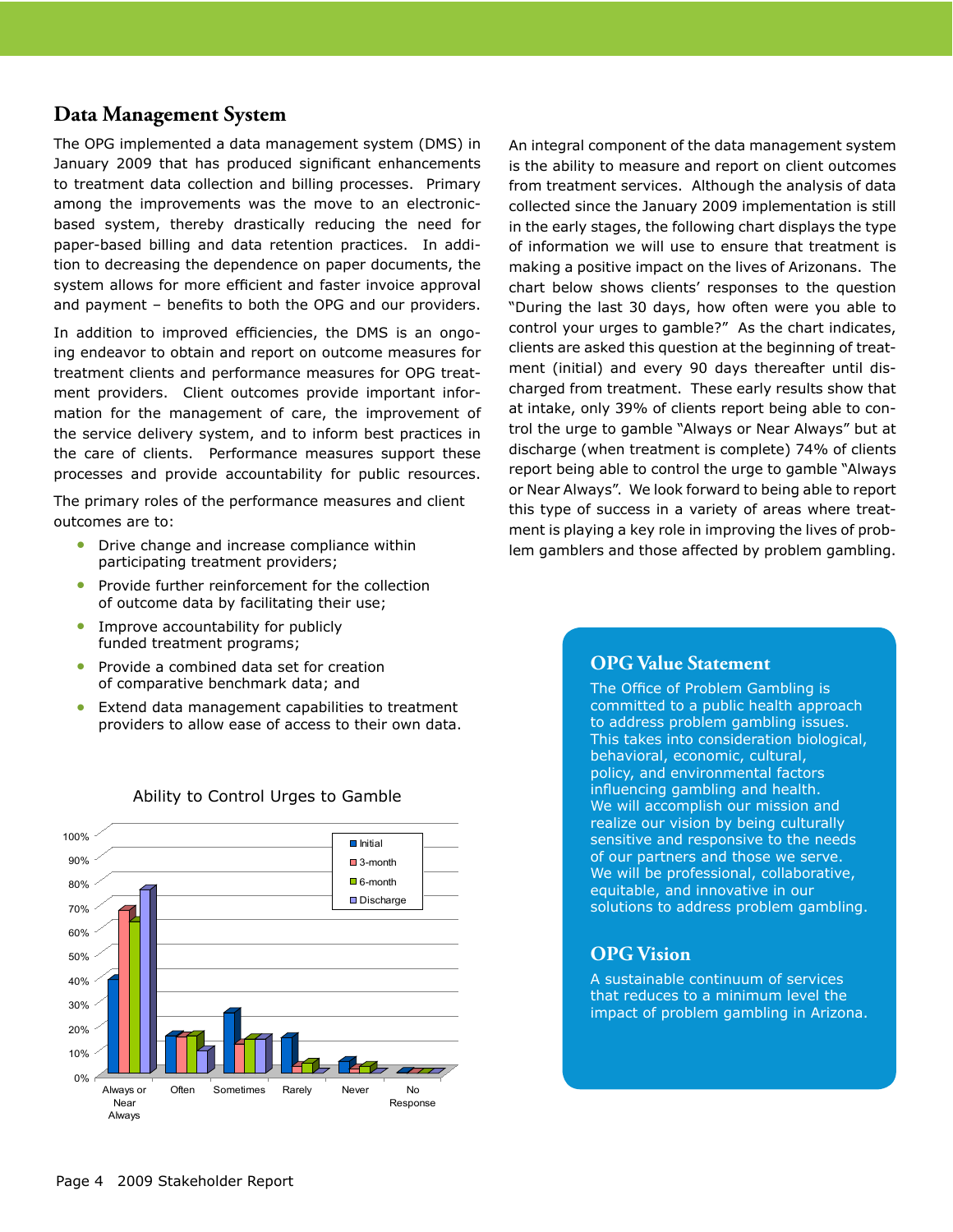#### **Treatment**

During FY 2009, 1,130 clients received treatment from counselors under contract with the OPG. This represents an 11.3% increase in the number of people treated from the previous year. In addition, seven new providers entered into contracts with the OPG for the provision of problem gambling services since our last report. Two of the new providers are based in Tucson, with one able to offer services in Spanish as well as English. We were also fortunate to have additional providers in Casa Grande, Surprise, Payson, Nogales, and Yuma contract with us. As of October 1st, the OPG was contracting with 31 therapists and agencies statewide.



Treatment Clients Per Fiscal Year



# **Symposium**

To mark National Problem Gambling Awareness Week in Arizona, the Office of Problem Gambling hosted a day-long symposium on Monday, March 2, 2009, to focus on personal and community issues associated with problem gambling.

The symposium featured keynote speaker Dr. Jon E. Grant, co-director of the Impulse Control Disorders Clinic at the University of Minnesota Medical Center in Minneapolis. Other speakers presented information on a variety of problem gambling issues. A panel of individuals in recovery shared their experiences traveling their own roads to recovery.

The "Pathways to Recovery" symposium was presented by the Arizona Office of Problem Gambling with support from our co-sponsors: The Arizona Lottery, Casino Arizona, and Harrah's Ak-Chin Casino. We are very pleased to report that 100% of those surveyed reported being satisfied or very satisfied with the overall quality of the symposium.



## **Training**

In addition to the Symposium, the OPG provided 78 hours of basic and advanced training to behavioral health counselors during FY 2009. 98.6% of the 116 different participants reported they were either "Very Satisfied" (77.5%) or "Satisfied" (21.1%) with the training experience. All licensed behavioral health counselors in the State received a direct mailing inviting them to attend. During the past year, the Office of Problem Gambling has sponsored or participated in professional conferences for social workers, substance abuse counselors, and marriage and family therapists.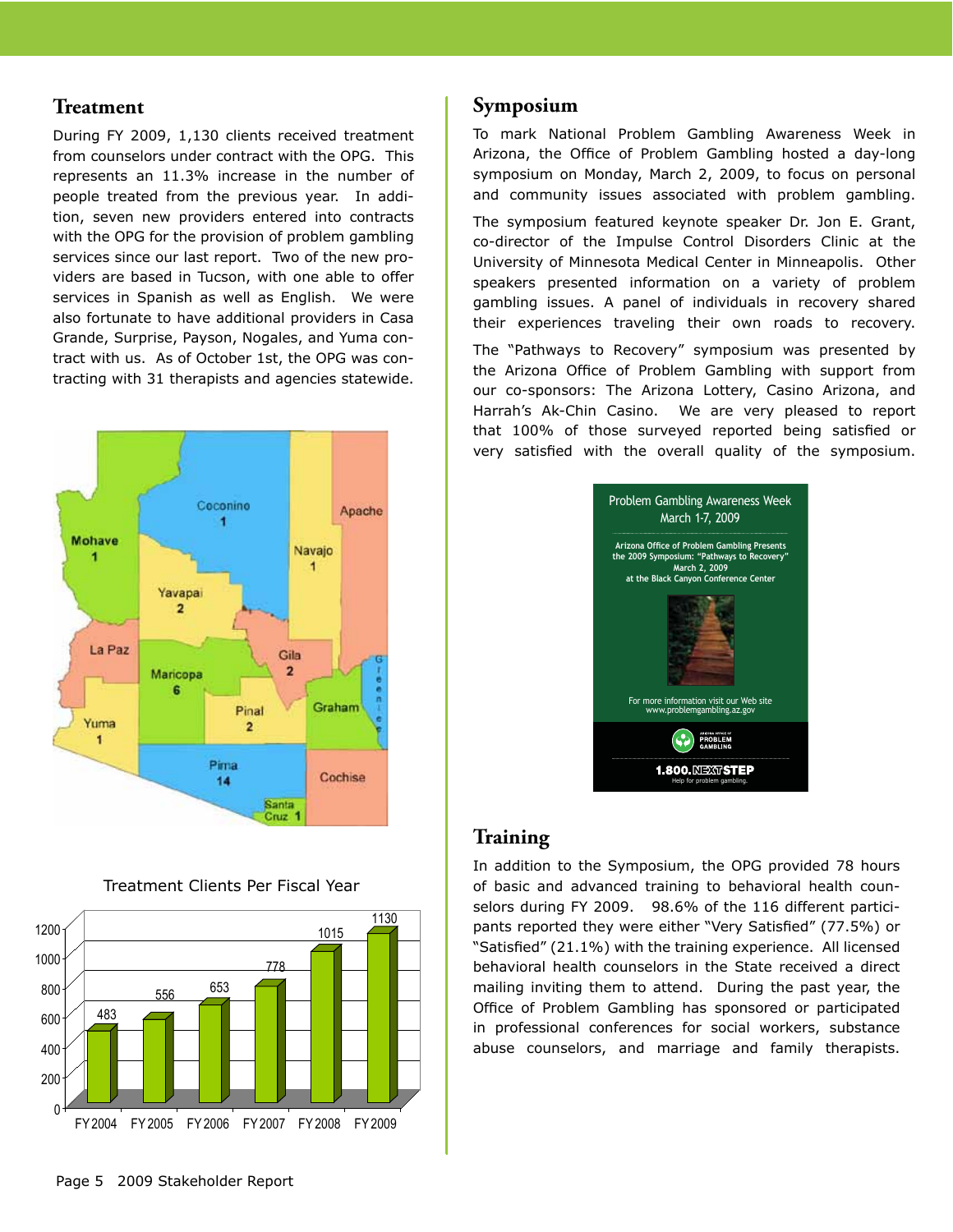# **Youth Gambling**

Results of the 2008 Arizona Youth Survey (AYS) were released by the Arizona Criminal Justice Commission after our last stakeholder report. The AYS is conducted every two years. The first year gambling questions were asked in the survey was 2006. Comparing the 2006 results to the 2008 results, we learn that the percentage of students who gambled in the previous year increased from 51.4% to 66.2%.

A significantly higher percentage of students gambled in the previous year on the activities listed on the chart shown to the right. There was a slight decrease in the percentage of students who played the lottery (22.5% in 2008 compared to 22.8% in 2006).

As in 2006, the 2008 results showed a greater percentage of 8th graders (69.1%) gambled the previous year than 10th or 12th graders and a greater percentage of 10th graders (65.9%) gambled in the previous year than 12th graders (60.6%). In 2008, a greater percentage of 8th graders participated in every type of gambling, except buying a raffle ticket, than did 10th or 12th graders.

As in 2006, almost without exception in 2008, a higher percentage of frequent gamblers use alcohol, tobacco, and drugs than do infrequent gamblers and a higher percentage of infrequent gamblers use alcohol, tobacco, and drugs than non-gamblers.

The entire gambling profile report can be found at our web site: *www.problemgambling.az.gov*.

35. How often have you done the following for money, possessions, or anything of value:



From the 2008 "Arizona Youth Survey" administered by the Arizona Criminal Justice Commission

Gambling Participation-Past 12 Months



# **Youth Brochure**

The Office of Problem Gambling created a new youth brochure. It is geared specifically toward young people, using eye-catching graphics and language they can more easily understand. The brochure lists the risks involved with gambling as well as signs there may be a problem. The 1.800 NEXT STEP number is prominently displayed to offer help to youth across Arizona.



# **Youth Screening Tool**

The Office of Problem Gambling, in collaboration with the Arizona Department of Health Services, has developed a new screening tool to assess the potential need for further assessment and possible intervention with youth in regard to substance abuse, alcohol, and problem gambling. We are working closely with DHS to disseminate these tools and train those who will be using them. Our goal is to distribute them statewide.

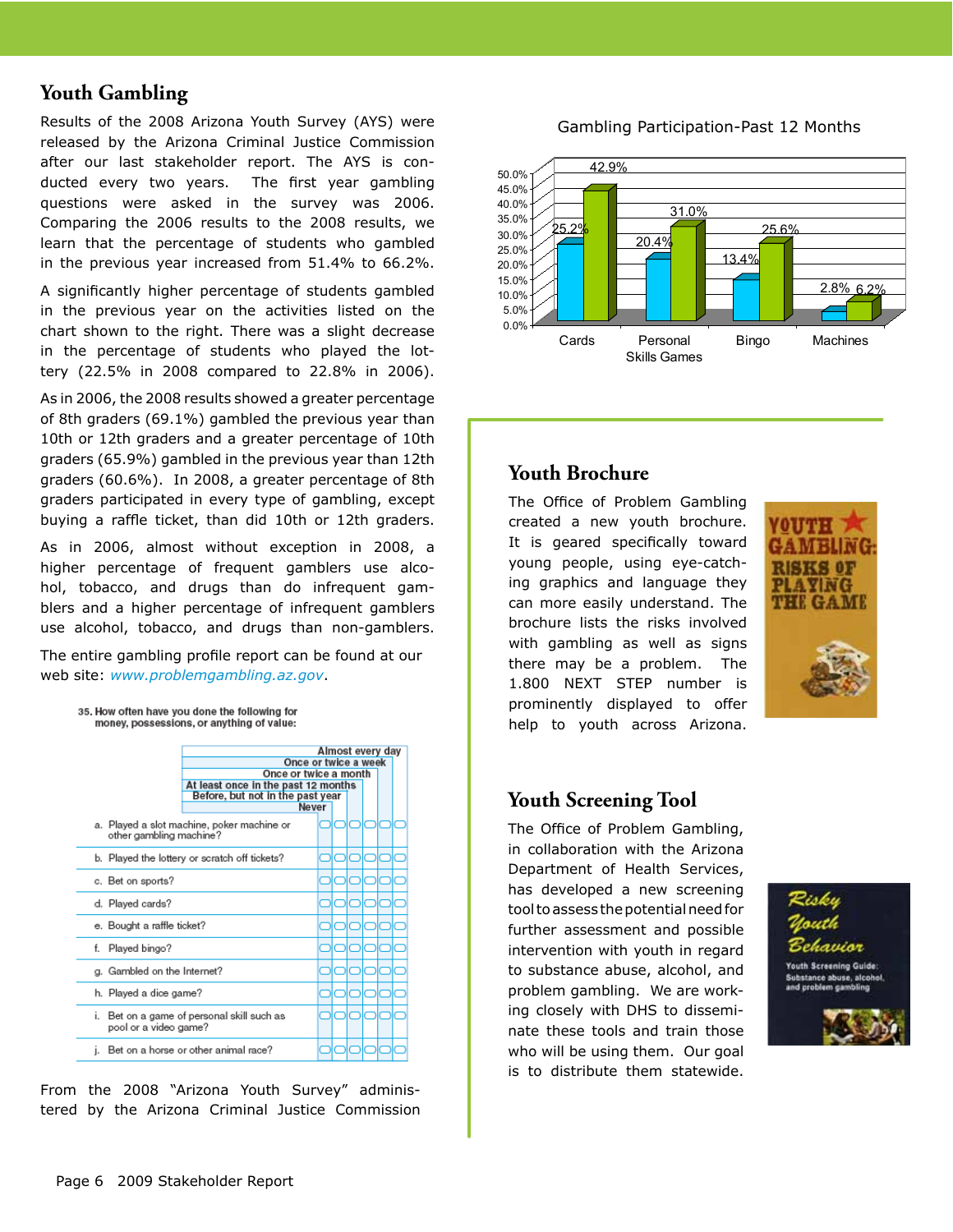#### **Literature**

During FY 2009, the Office of Problem Gambling distributed nearly 9,000 pieces of literature. We place our literature through orders that come in from casinos, behavioral health organizations, and others, and through conferences we attend throughout the year. Overall, our most popular item is the "What is Problem Gambling" brochure. In FY 2008, 18,900 "What is Problem Gambling" brochures and 15,000 pocket cards were given to the Arizona State Lottery, which distributed them to convenience stores across Arizona, and at the Arizona State Fair.

Problem gambling materials may be ordered through our web site, *www.problemgambling.az.gov*, or by calling 602-266-8299.



Distribution of Literature - FY2009

# **Community Events**

The Office of Problem Gambling participated in the following events in FY 2009:

- Art of Recovery Expo
- Southwestern School for Behavioral Health Studies Conference •
- KGVY 9th Annual Senior Health Fair •
- Lovin' Life Expos
- AZ Association of Marriage and Family Therapists conferences •
- Southwest Gaming Conference
- Women's Expo •
- ASU Center for Behavioral Health Policy Conference •
- National Council on Problem Gambling Conference •

## **Federal Legislation**

The Comprehensive Problem Gambling Act of 2009 has been introduced in the House of Representatives (HR 2906). This bill provides \$14.2 million in grants per year to non-profits and state agencies for prevention, research, and treatment of problem gambling. In addition, the bill provides authorization for the Substance Abuse and Mental Health Services Administration to be the lead agency to coordinate federal action on problem gambling issues.

Should this legislation pass into law, Arizona will be positioned to apply for available grants and will benefit from the increased research and public awareness activities that would result. The OPG continues to monitor the progress of the bill and is taking steps to ensure our system will be poised to take advantage of any grants that may develop as a result of HR 2906.

# **UNLV Client Follow-up**

The OPG is partnering with the University of Nevada – Las Vegas (UNLV) Department of Gaming Research Director Dr. Bo Bernhard on a study to assess longterm outcomes of problem gambling treatment. This involves reaching out to individuals who have agreed to be contacted after treatment and completing a phone-based survey asking them about their treatment experience and gambling behavior since leaving treatment. In addition to Arizona, UNLV is using this process to assess outcomes for individuals in Nevada, California, and Nebraska.

The UNLV team used a method that involved attempting to contact the former clients 12 times – a very long and labor-intensive process. Through these efforts, the research team was successful in contacting 77 individuals who had been discharged from treatment between three months and two years. Early data indicate very positive results being reported by the former clients. A full report is expected to be published in November, 2009.

# **Tell Us How We Are Doing**

You can fill out an anonymous satisfaction survey at our web site: *www.problemgambling.az.gov*. You can also email us at: *contact@problemgambling.az.gov*.